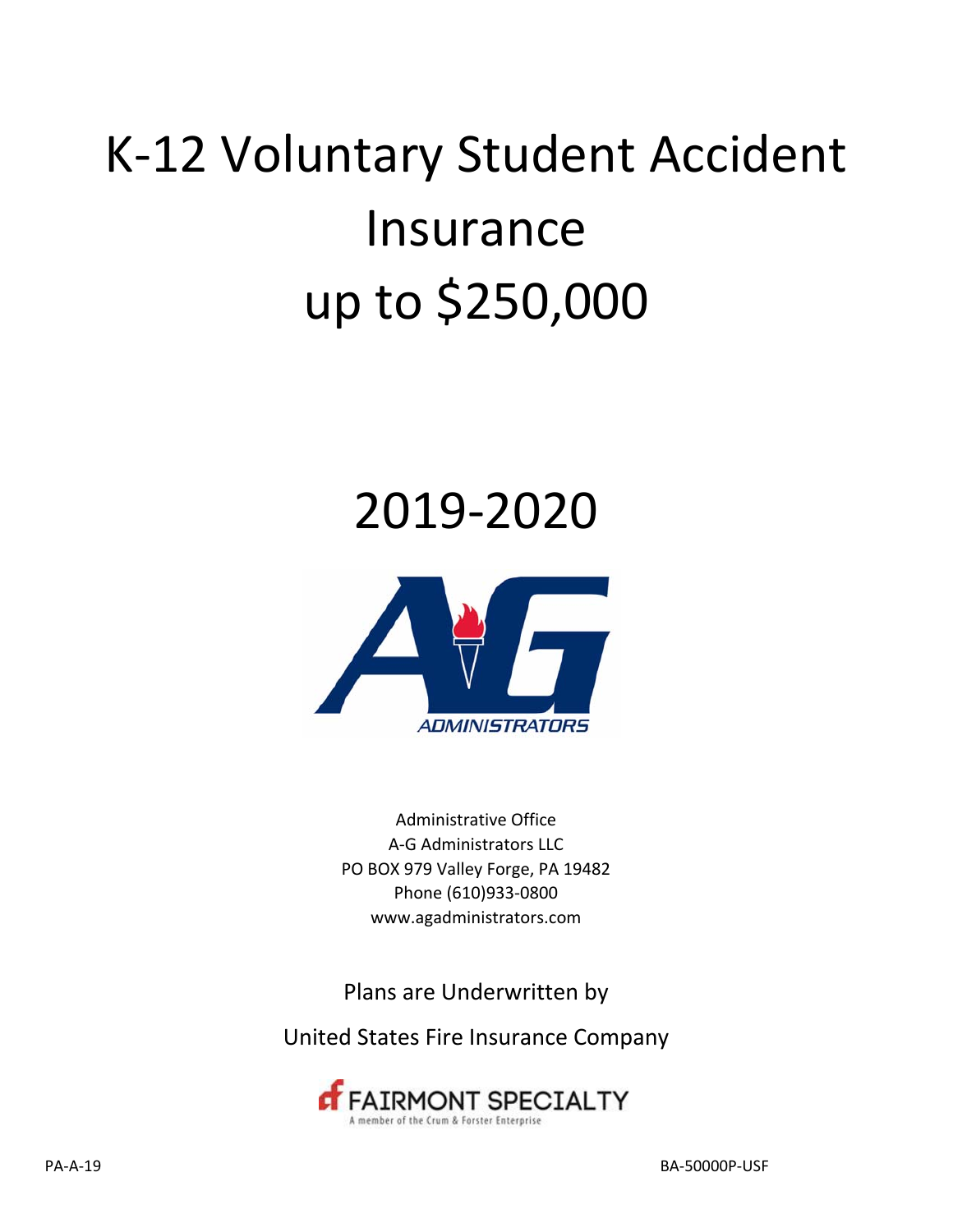### *K‐12 Accident Insurance*

#### **Unexpected Accidents Can Happen**

This brochure explains how you can help guard against certain unexpected events. Our plans are designed to help supplement any insurance you have by satisfying deductibles or co‐insurance requirements, or limiting the possible financial impacts of an injury if you have no other insurance. Remember that the more active your child is, the more valuable this coverage can be.

### *Choose Your Coverage Plan*

**24 Hour Coverage (Accident Only)** – This plan provides around the clock coverage to your child 24 hours a day, while he or she is in school, at home or away. Coverage is provided from the effective date of the insured student's coverage for which premium has been received by A‐G to the opening of the next school term. **Includes interscholastic sports excluding senior high football.** (\$115.00)

**School Time Coverage (Accident Only)** – This plan provides coverage to your child while he or she is on school premises, during school hours/days, attending school sponsored and supervised activities including travel directly without interruption between the student's residence and school/activity with transportation furnished by the school. Coverage is provided from the effective date of the insured student's coverage for which premium has been received by A‐G to the end of the regular school term. **Includes interscholastic sports excluding senior high football.** (\$30.00)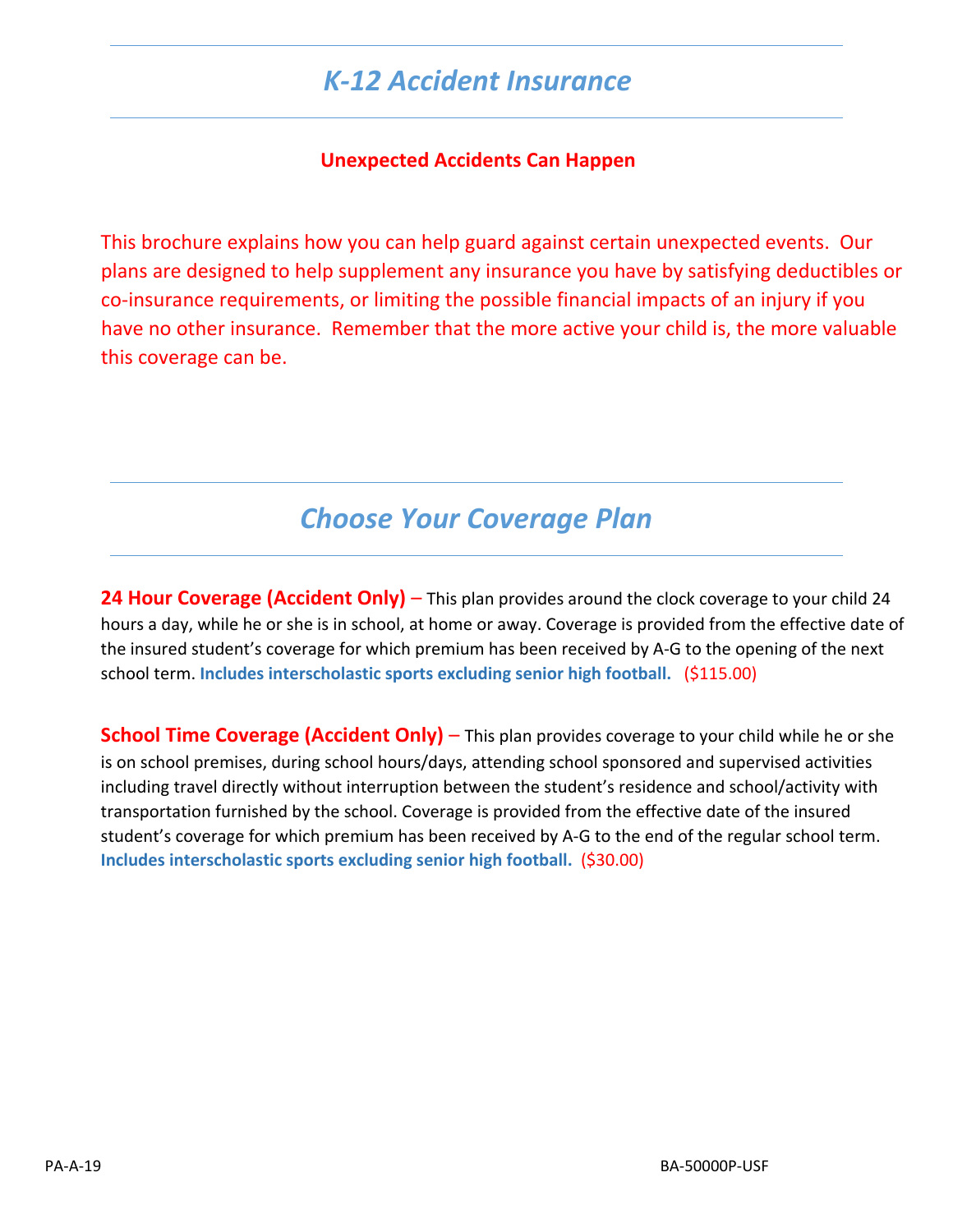### *Description of Benefits*

| <b>Benefit</b>                                                                                                                                                                         | 24 Hour<br><b>Coverage/School Time</b><br>Coverage                                                                           |
|----------------------------------------------------------------------------------------------------------------------------------------------------------------------------------------|------------------------------------------------------------------------------------------------------------------------------|
| Benefits provided for all enrolled students of the Policyholder including interscholastic sports other than senior high football<br>for whom premium is paid.                          |                                                                                                                              |
| <b>Maximum Benefit:</b>                                                                                                                                                                | \$250,000; \$15,000 payable as shown<br>below, excess of \$15,000 payable at 100%<br>Usual, Reasonable and Customary Charges |
| Deductible:                                                                                                                                                                            | \$0                                                                                                                          |
| <b>Benefit Period:</b>                                                                                                                                                                 | 52 Weeks                                                                                                                     |
| <b>Hospital Services</b>                                                                                                                                                               |                                                                                                                              |
| Daily Room & Board: Semi Private Room                                                                                                                                                  | \$300 per day                                                                                                                |
| Miscellaneous Hospital Services: During hospital confinement                                                                                                                           | \$3,000                                                                                                                      |
| Intensive Care: When confined to a Hospital Intensive Care Unit                                                                                                                        | \$700 per day, not to exceed 10 days                                                                                         |
| Emergency Room Charges: When hospital confinement is not required                                                                                                                      | \$400 Maximum                                                                                                                |
| Emergency Room Charges: If out-patient surgery is required, the maximum is<br>increased to (The benefits are payable in addition to the X-rays and surgeon's<br>services shown below.) | \$1,500 Maximum                                                                                                              |
| <b>Physician Services</b>                                                                                                                                                              |                                                                                                                              |
| Surgery: including pre- and post-operative care*                                                                                                                                       | \$170 Unit Value                                                                                                             |
| Anesthesia:                                                                                                                                                                            | 40% of the Surgery Benefit Paid                                                                                              |
| <b>Assistant Surgeon:</b>                                                                                                                                                              | 40% of the Surgery Benefit Paid                                                                                              |
| Doctor's Visit: other than for Physiotherapy or similar treatment not payable in<br>addition to Surgery Benefit                                                                        | <b>100% UCR</b>                                                                                                              |
| Non-Surgical doctor's charges in the emergency room                                                                                                                                    | \$70 per visit                                                                                                               |
| <b>Second Surgical Opinion, Consultation and Specialists</b>                                                                                                                           | \$150 aggregate benefit                                                                                                      |
| <b>Laboratory and X-Ray Services</b>                                                                                                                                                   |                                                                                                                              |
| (Other than Dental and including fee for interpretation and/or reading of X-rays.)*                                                                                                    | \$20 Unit Value                                                                                                              |
| Lab and X-Ray: (when no fracture is demonstrated)                                                                                                                                      | \$400 Maximum                                                                                                                |
| <b>Additional Services</b>                                                                                                                                                             |                                                                                                                              |
| Physiotherapy or similar treatment: including Diatherm, Ultrasonic, Microtherm,<br>Manipulation, Massage and Heat                                                                      | \$50/Treatment<br>Maximum of \$500                                                                                           |
| <b>Registered Nurse:</b>                                                                                                                                                               | <b>100% UCR</b>                                                                                                              |
| <b>Ambulance Transportation: (Ground Only)</b>                                                                                                                                         | \$300 Maximum                                                                                                                |
| Orthopedic Appliances: When ordered by attending physician                                                                                                                             | \$500 Maximum                                                                                                                |
| Out-Patient Drugs and Medication: Administered in Doctor's office or by<br>prescription                                                                                                | <b>100% UCR</b>                                                                                                              |
| Dental (including X-rays): For treatment, repair or replacement of each injured<br>tooth which was sound and natural at the time of injury                                             | \$200 per tooth                                                                                                              |
| Eyeglasses, Contact Lenses: Replacement of broken glasses and/or frames, contact<br>lenses, resulting from a covered injury                                                            | \$100 maximum                                                                                                                |
|                                                                                                                                                                                        |                                                                                                                              |
| <b>Accidental Death Benefit</b>                                                                                                                                                        | \$2,500                                                                                                                      |
| <b>Accidental Dismemberment, Loss of Sight</b>                                                                                                                                         | \$20,000                                                                                                                     |
| * In accordance with the 1974 Revised California Relative Values Studies, 5th Addition, using a conversation factor.                                                                   |                                                                                                                              |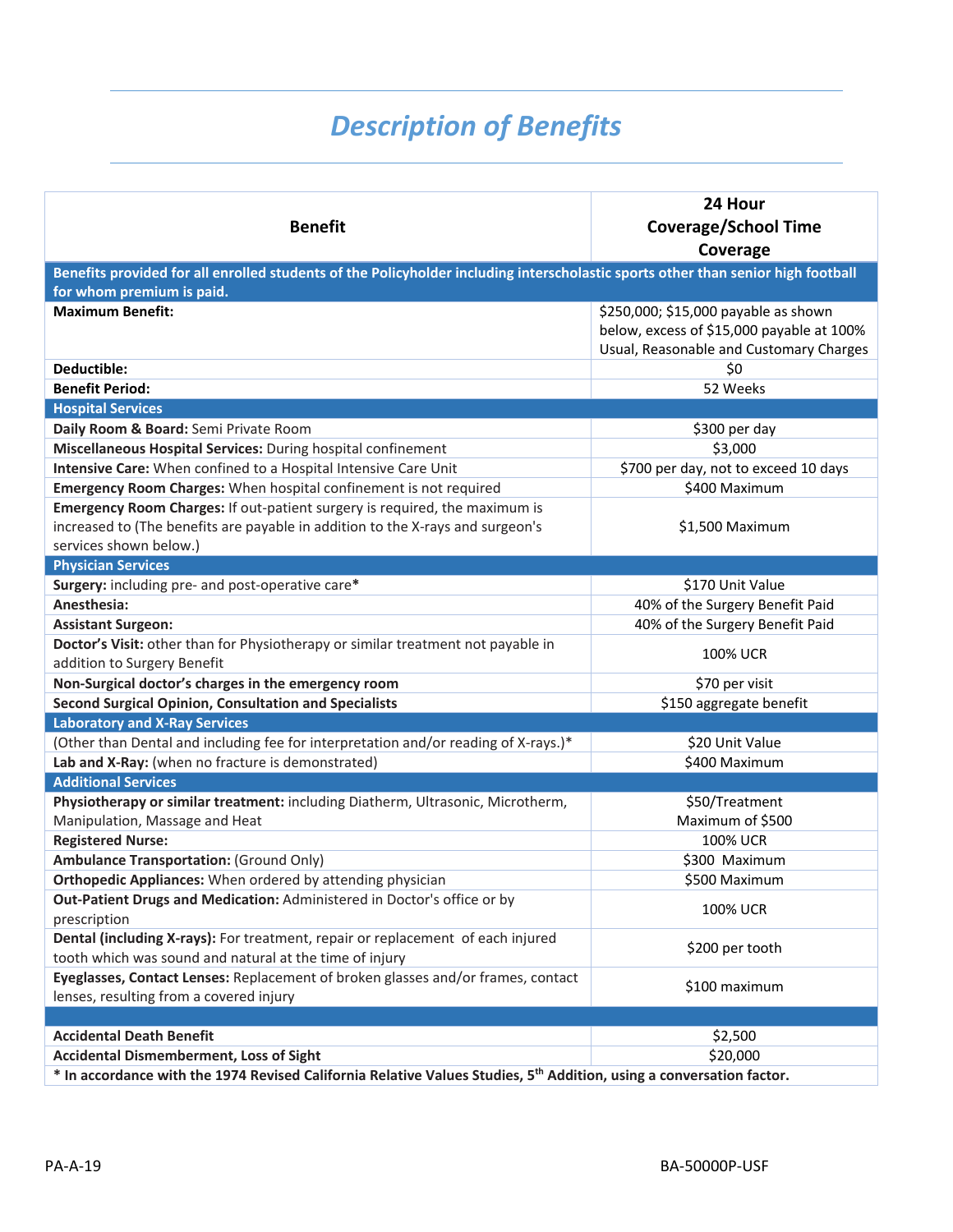### *Policy Exclusions*

#### **Benefits will not be paid for a Covered Person's loss which:**

- (1) Is caused by or results from the Covered Person's own:
	- (a) Intentionally self‐inflicted Injury, suicide or any attempt thereat. (In Missouri this applies only while sane.);
	- (b) Voluntary self‐administration of any drug or chemical substance not prescribed by, and taken according to the directions of, a doctor (Accidental ingestion of a poisonous substance is not excluded.);
	- (c) Commission or attempt to commit a felony;
	- (d) Participation in a riot or insurrection;
	- (e) Driving under the influence of a controlled substance unless administered on the advice of a doctor; or
	- (f) Driving while Intoxicated. "Intoxicated" will have the meaning determined by the laws in the jurisdiction of the geographical area where the loss occurs;
- (2) Is caused by or results from:
	- (a) Declared or undeclared war or act of war;
	- (b) An Accident which occurs while the Covered Person is on active duty service in any Armed Forces. (Reserve or National Guard active duty for training is not excluded unless it extends beyond 31 days.);
	- (c) Aviation, except as specifically provided in this Certificate;
	- (d) Sickness, disease, bodily or mental infirmity or medical or surgical treatment thereof, bacterial or viral infection, regardless of how contracted. This does not include bacterial infection that is the natural and foreseeable result of an accidental external bodily injury or accidental food poisoning.
	- (e) Nuclear reaction or the release of nuclear energy. However, this exclusion will not apply if the loss is sustained within 180 days of the initial incident and:
		- (i) The loss was caused by fire, heat, explosion or other physical trauma which was a result of the release of nuclear energy; and
		- (ii) The Covered Person was within a 25‐mile radius of the site of the release either:
			- 1) At the time of the release; or
			- 1) Within 24 hours of the start of the release.

#### **Benefits will not be paid for:**

- 1. Normal health check ups
- 2. Dental care or treatment other than care of sound, natural teeth and gums required on account of Injury resulting from an Accident while the Covered Person is covered under this Certificate, and rendered within 6 months of the Accident;
- 3. Services or treatment rendered by a doctor, nurse or any other person who is:
	- a. Employed or retained by the Certificateholder; or
	- b. Who is the Covered Person or a member of his immediate family;
- 4. Charges which:
	- a. The Covered Person would not have to pay if he did not have insurance; or
	- b. Are in excess of Usual, Reasonable and Customary charges.
- 5. An Injury that is caused by flight in:
	- a. An aircraft, except as a fare‐paying passenger;
	- b. A space craft or any craft designed for navigation above or beyond the earth's atmosphere; or
	- c. An ultra light, hang‐gliding, parachuting or bungi‐cord jumping;
- 6. Travel in or upon:
	- a. A snowmobile;
	- b. Any two or three wheeled motor vehicle;
	- c. Any off‐road motorized vehicle not requiring licensing as a motor vehicle;
- 7. Any Accident where the Covered Person is the operator of a motor vehicle and does not possess a current and valid motor vehicle operator's license;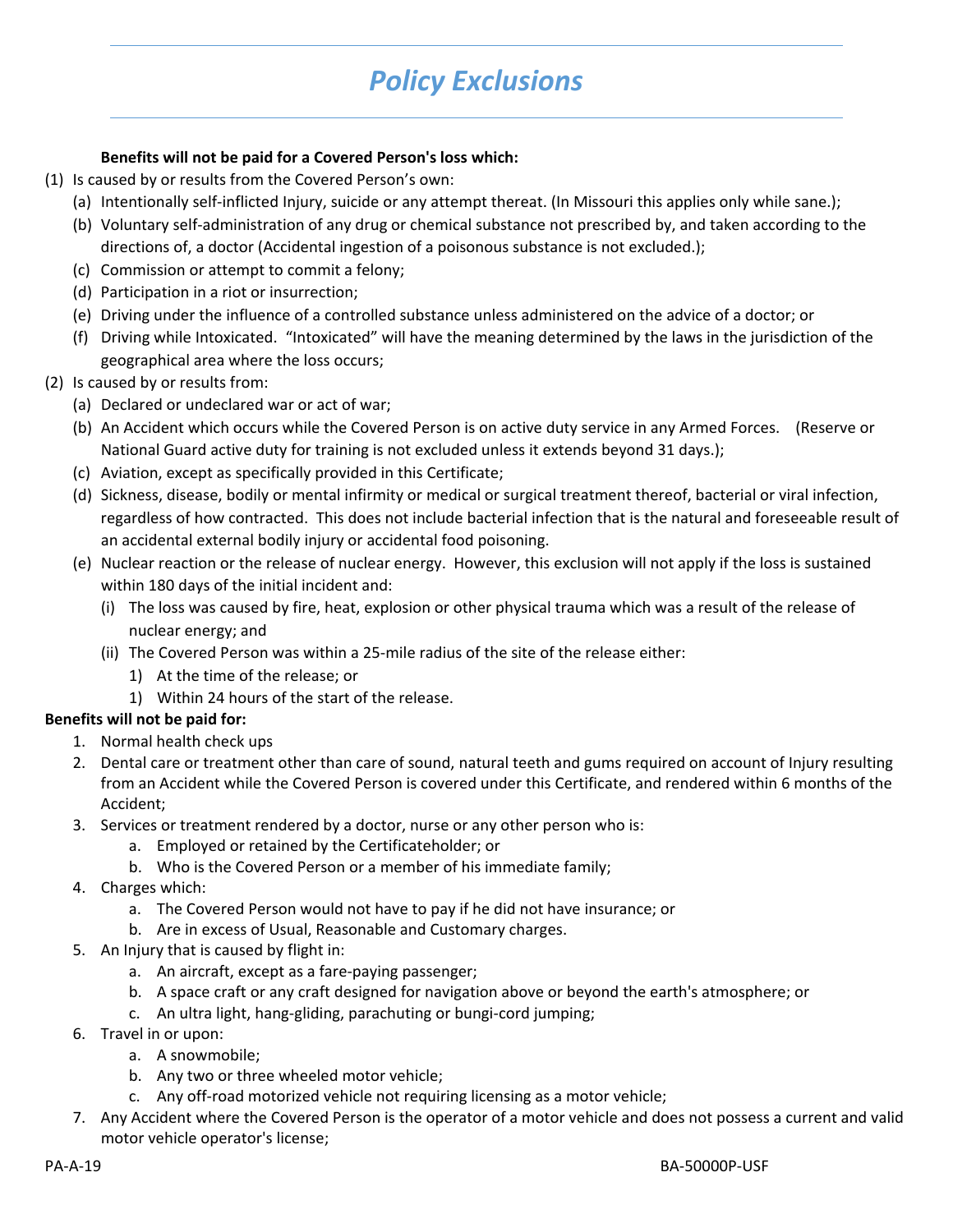- 8. That part of medical expense payable by any automobile insurance policy without regard to fault. (Does not apply in any state where prohibited);
- 9. Injury that is: a. The result of the Covered Person being Intoxicated. ("Intoxicated" will have the meaning determined by the laws in the jurisdiction of the geographical area where the loss occurs); or
	- a. Caused by any narcotic, drug, poison, gas or fumes voluntarily taken, administered, absorbed or inhaled, unless prescribed by a doctor;
- 10. Any sickness, except infection which occurs directly from an Accidental cut or wound or diagnostic tests or treatment, or ingestion of contaminated food;
- 11. An Injury resulting from participation in or practice for non‐School sponsored skiing, ice hockey, lacrosse, soccer or football;
- 12. Practice or play in any sports activity, including travel to and from the activity and practice, unless specifically provided for in this Certificate;
- 13. Expenses to the extent that they are paid or payable under other valid and collectible group insurance or medical prepayment plan;
- 14. Blood or Blood plasma, except for charges by a Hospital for the processing or administration of blood;
- 15. Elective treatment or surgery, health treatment, or examination where no Injury is involved;
- 16. Injury sustained while in the service of the armed forces of any country. When the Covered Person enters the armed forces of any country, we will refund the unearned pro rata premium upon request;
- 17. Eyeglasses, contact lenses, hearing aids, braces, appliances, or examinations or prescriptions therefore;
- 18. Treatment in any Veterans Administration or Federal Hospital, except if there is a legal obligation to pay;
- 19. Treatment of temporomandibular joint (TMJ) disorders involving the installation of crowns, pontics, bridges or abutments, or the installation, maintenance or removal of orthodontic or occlusal appliances or equilibration therapy;
- 20. Cosmetic surgery, except for reconstructive surgery on a diseased or injured part of the body;
- 21. Any loss which is covered by state or federal worker's compensation, employers liability, occupational
- 22. disease law, or similar laws;
- 23. The repair or replacement of existing artificial limbs, orthopedic braces, or orthotic devices;
- 24. The repair or replacement of existing dentures, partial dentures, braces or fixed or removable bridges;
- 25. Services and supplies furnished by a Student Infirmary, its employees, or doctors who work for the School;
- 26. Expenses incurred for an Accident after the Benefit Period shown in the Schedule of Benefits; or
- 27. Hernia of any kind; or any bacterial infection that was not caused by an Accidental cut or wound.
- 28. Rest cures or custodial care;
- 29. Prescription medicines unless specifically provided for under the Certificate:
- 30. Orthopedic appliances which are used mainly to protect an Injury so that a covered student can take part in interscholastic or intercollegiate sports;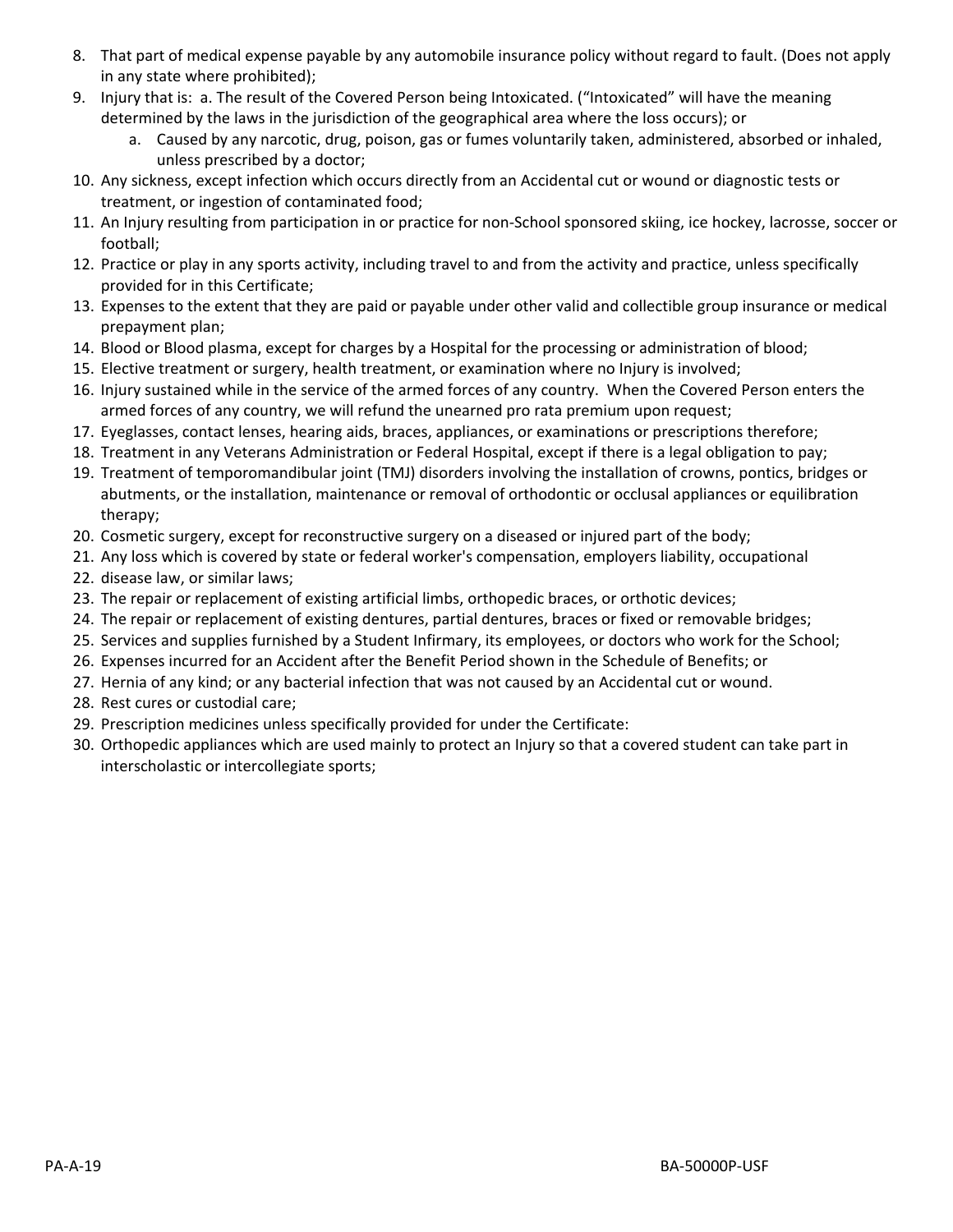### *How to Enroll*

- 1. Determine which plan of coverage you would like to enroll your child in ‐ 24 Hour Coverage or School Time Coverage.
- 2. Fill out the Enrollment Form below, enclose a check or money order in an envelope payable to the Company for the correct amount and mail to A-G Administrators LLC PO Box 824936 Lock Box # 824936 Philadelphia, PA 19182-4936
- 3. Make Checks Payable to UNITED STATES FIRE INSURANCE COMPANY c/o A‐G Administrators LLC
- 4. Return by mail to A‐G Administrators LLC. Your cancelled check or money order stub will be your receipt and confirmation of payment. Please write student's name and school name on your check.

| <b>STUDENT ACCIDENT COVERAGE</b>                                       |                                                              |
|------------------------------------------------------------------------|--------------------------------------------------------------|
| STUDENT'S LAST NAME (one letter per box)<br><b>STUDENTS FIRST NAME</b> | <b>Individual Voluntary</b><br><b>Student Accident Plans</b> |
| Age: Grade: Phone #: 24 HOUR COVERAGE                                  |                                                              |
| Date of Birth: ____________________Gender: Male □ Female □             | \$115.00 per student                                         |
|                                                                        | <b>SCHOOL TIME COVERAGE</b>                                  |
|                                                                        | $\Box$ \$30.00 per student                                   |
|                                                                        |                                                              |
|                                                                        |                                                              |
|                                                                        |                                                              |

### *Period of Coverage*

Persons applying for coverage shall be covered as of the date premium receipt, but in no event prior to the opening of school activities. Coverage ends at the close of the regular school term, except under 24 Hour Coverage, which continues until school reopens for the fall term. You may enroll at any time, but premiums will not be prorated.